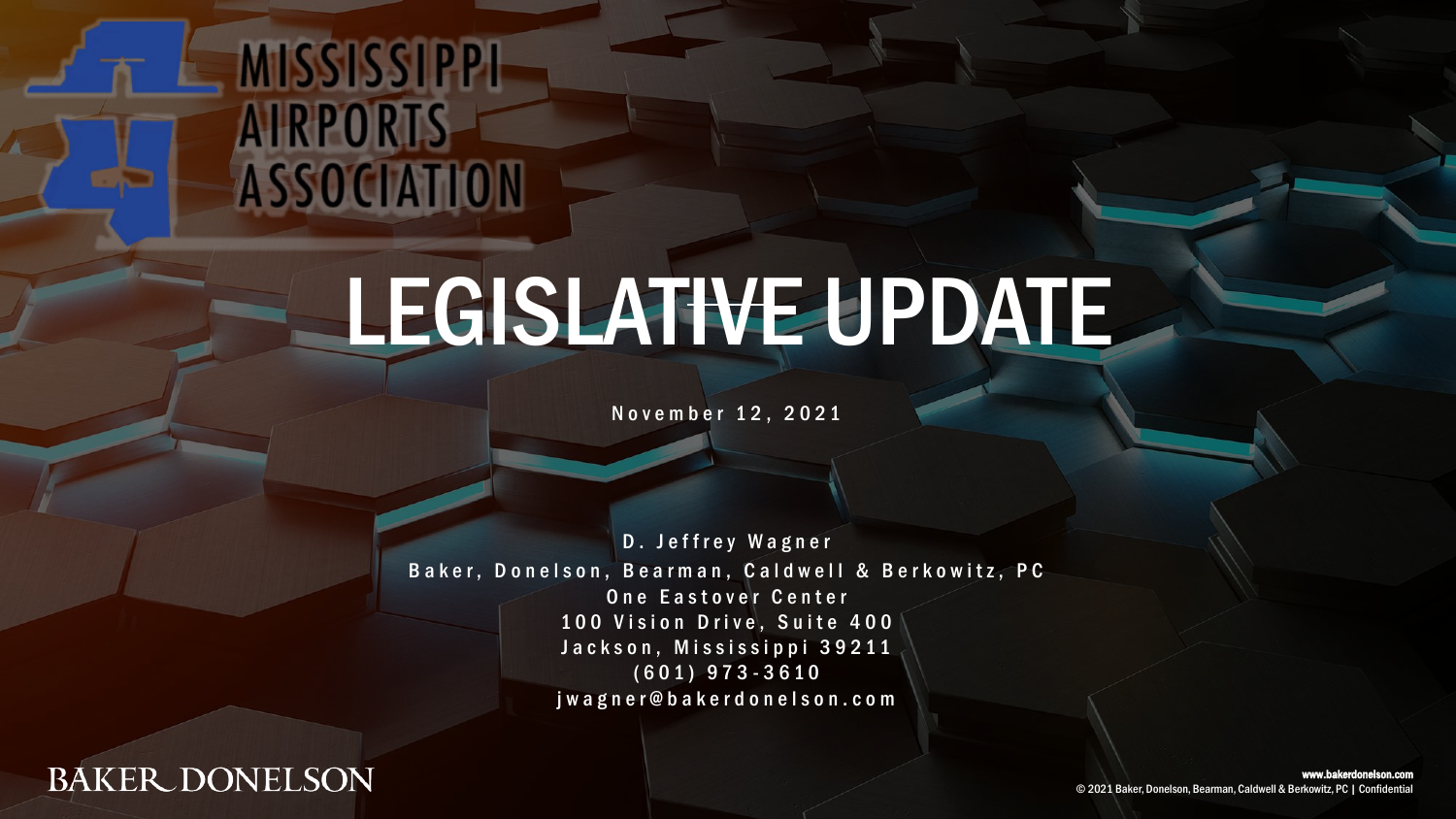#### 2021 LEGISLATIVE SESSION

• After an on-again, off-again session in 2020, the Legislature was back to normal operations in 2021

– Generally, a quiet session for airport issues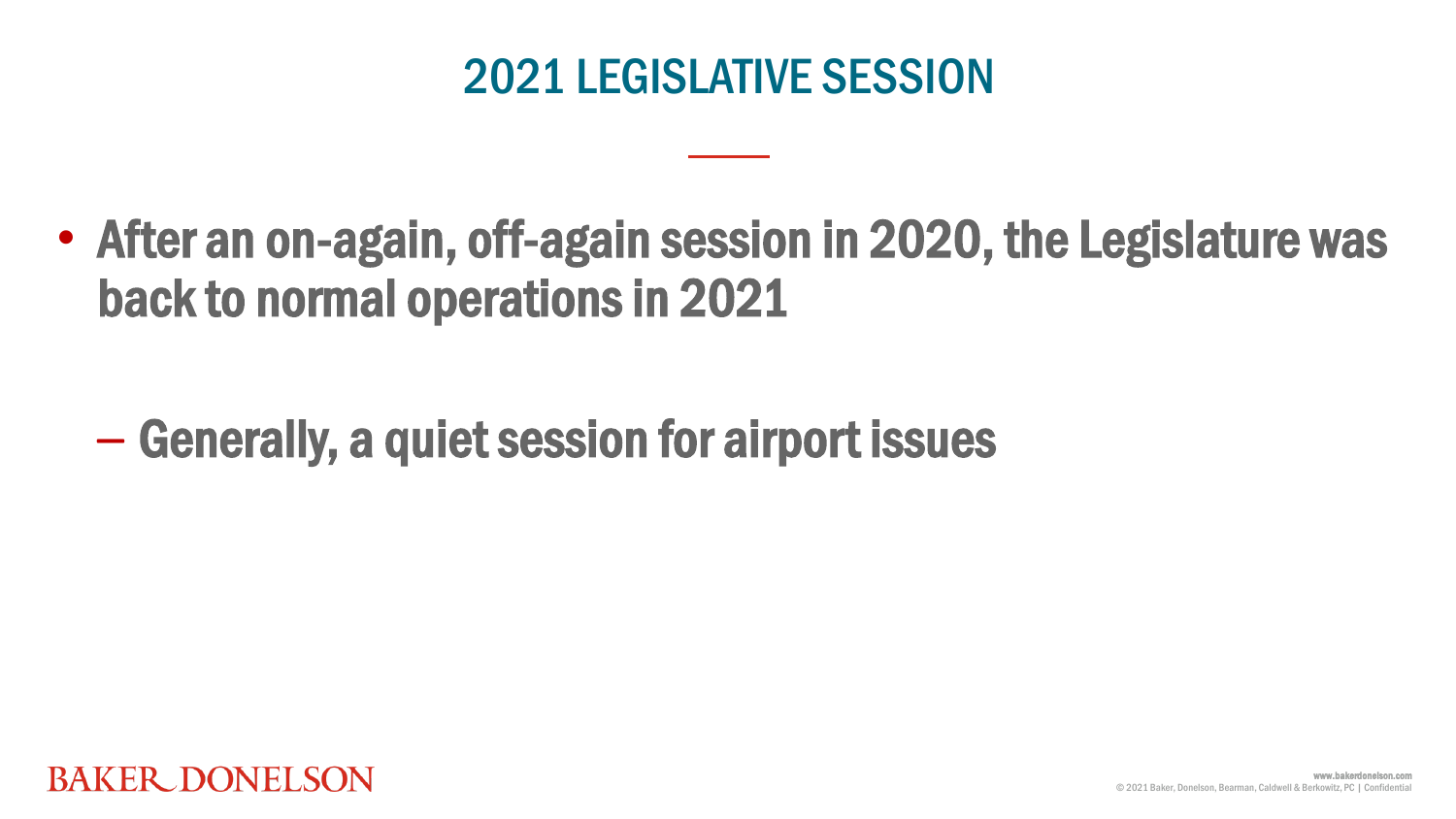

• Extends repealer/sunset of Mississippi Public Records Act to July 1, 2024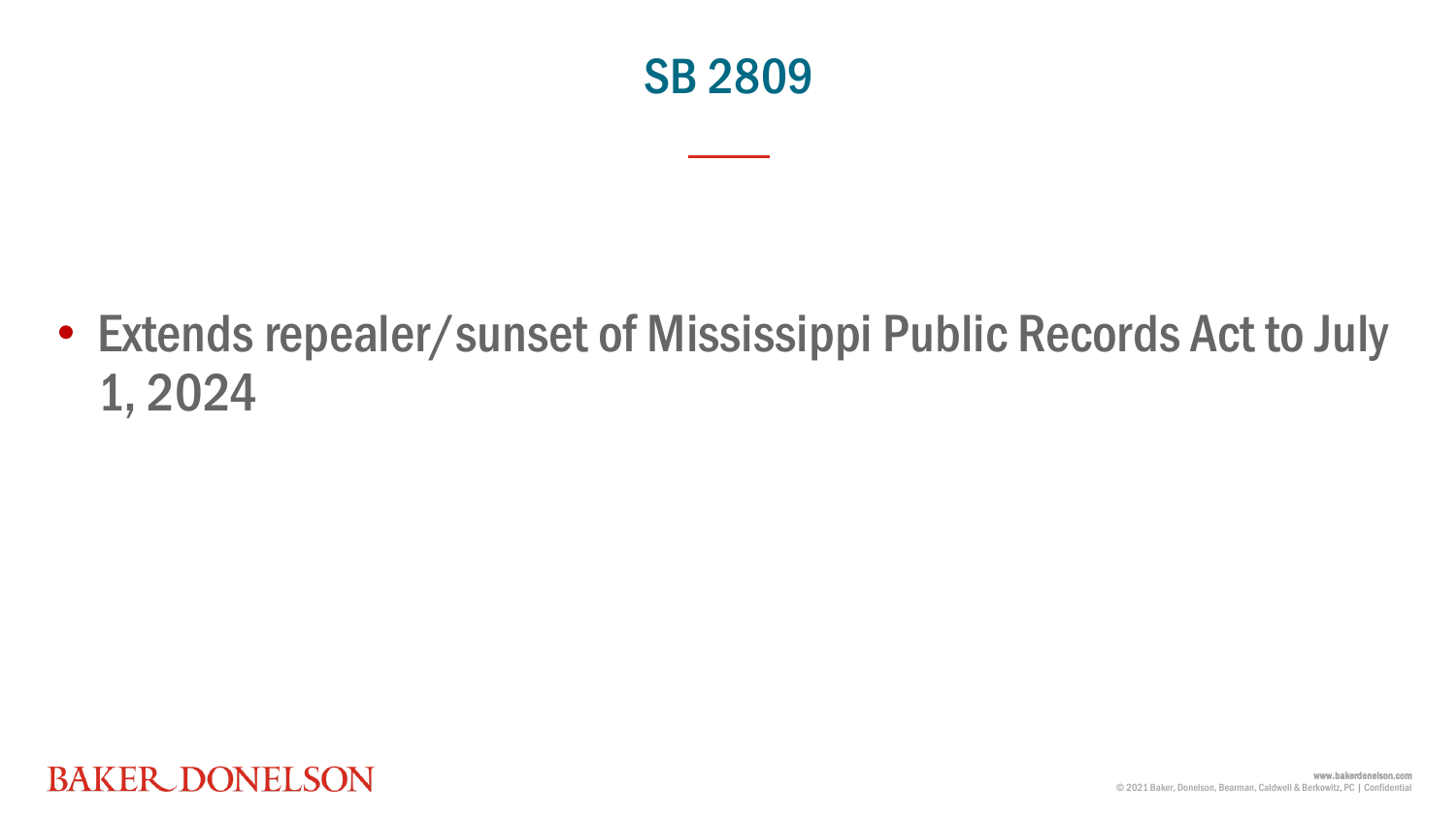

• Authorizes any city or county to offer any Medicare-eligible employee an incentive to elect Medicare over employer-provided health insurance

– Incentive is limited to the amount the employer would pay to cover the employee under its insurance program

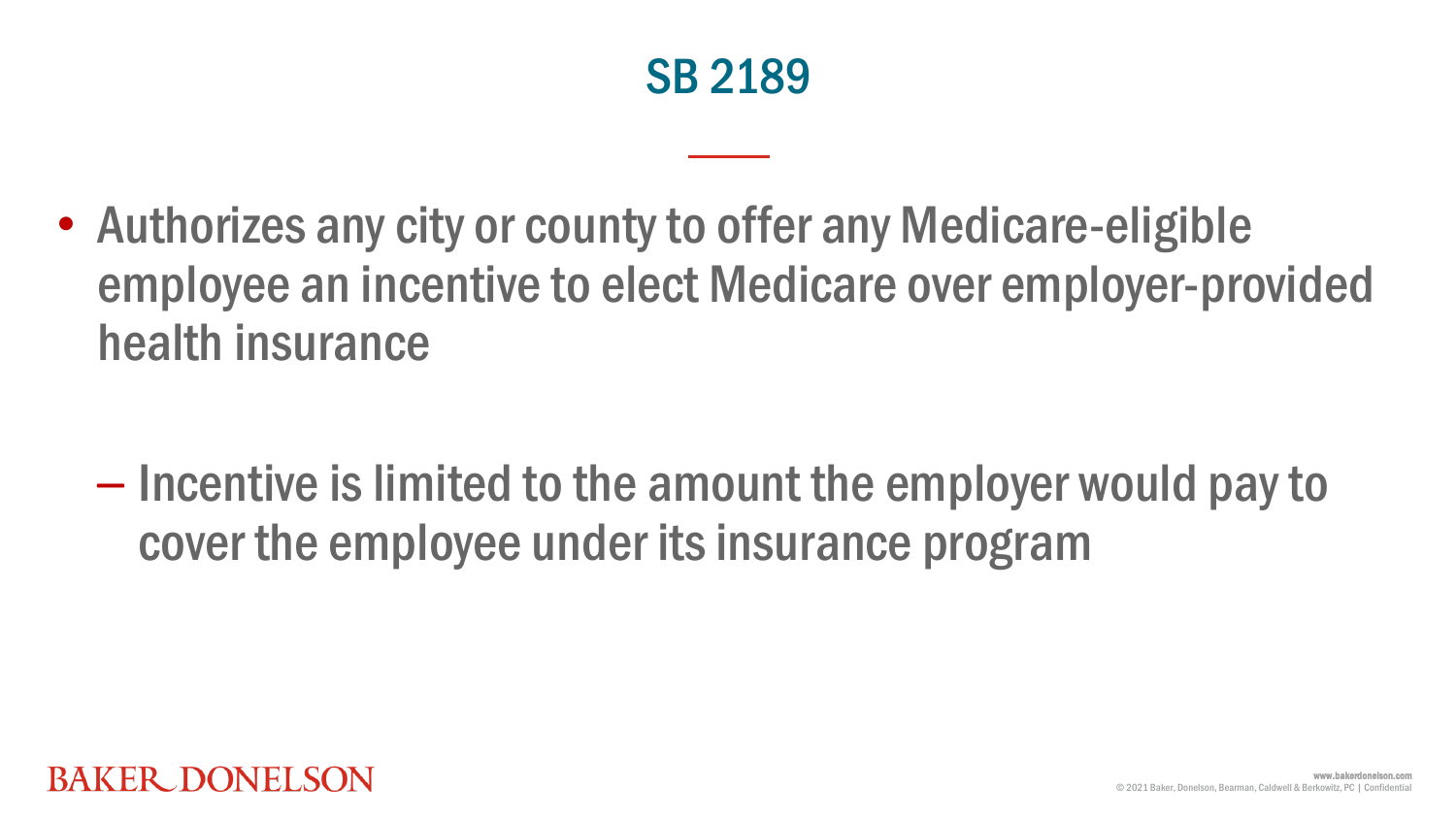

- Changes requirements for use of construction manager-at-risk form of contracting
	- Requires construction manager to solicit bids for construction
	- Allows construction manager to pre-qualify eligible bidders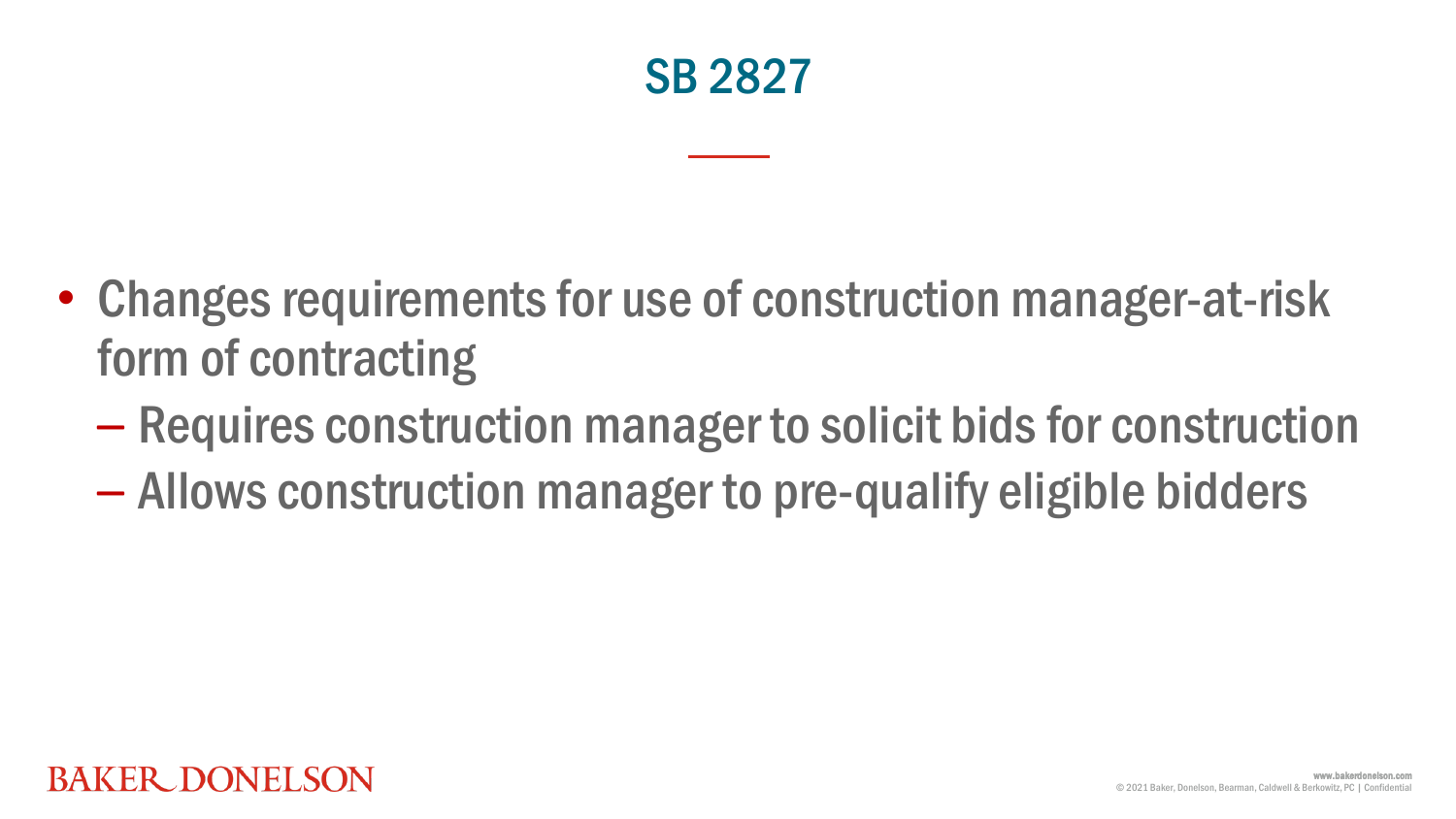#### HB 1197

- Changes design-build authorization for public construction
	- Directed at "prescriptive-type" building designs
	- Do not have to use two-stage process
	- Requires competitive process
		- **Price must be at least 35% of scoring**
	- Selected team must have Mississippi licensed design professional(s) and contractor(s)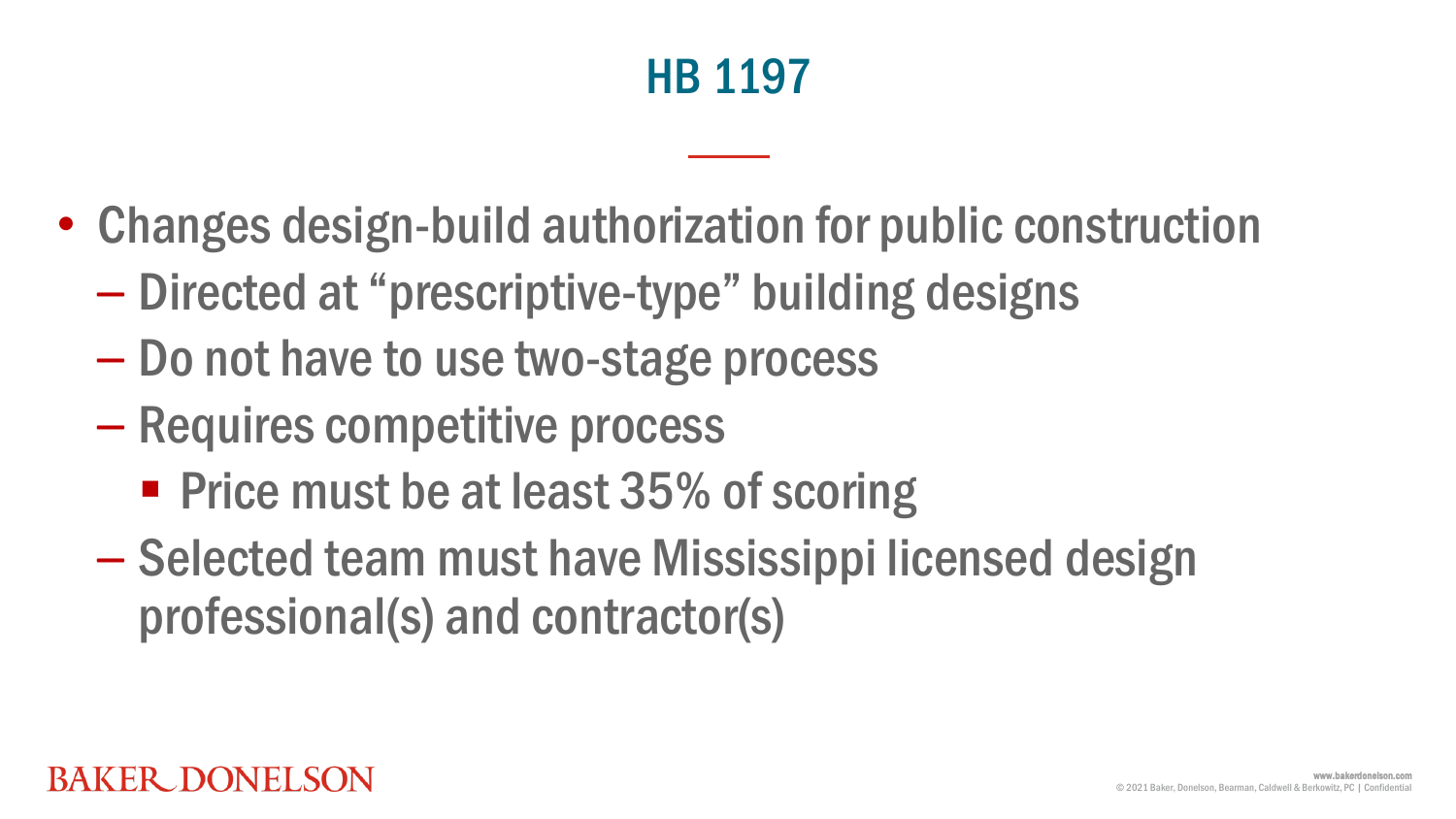

• Extends repealer/sunset on §31-7-14 authorizing energy efficiency services contracts to July 1, 2025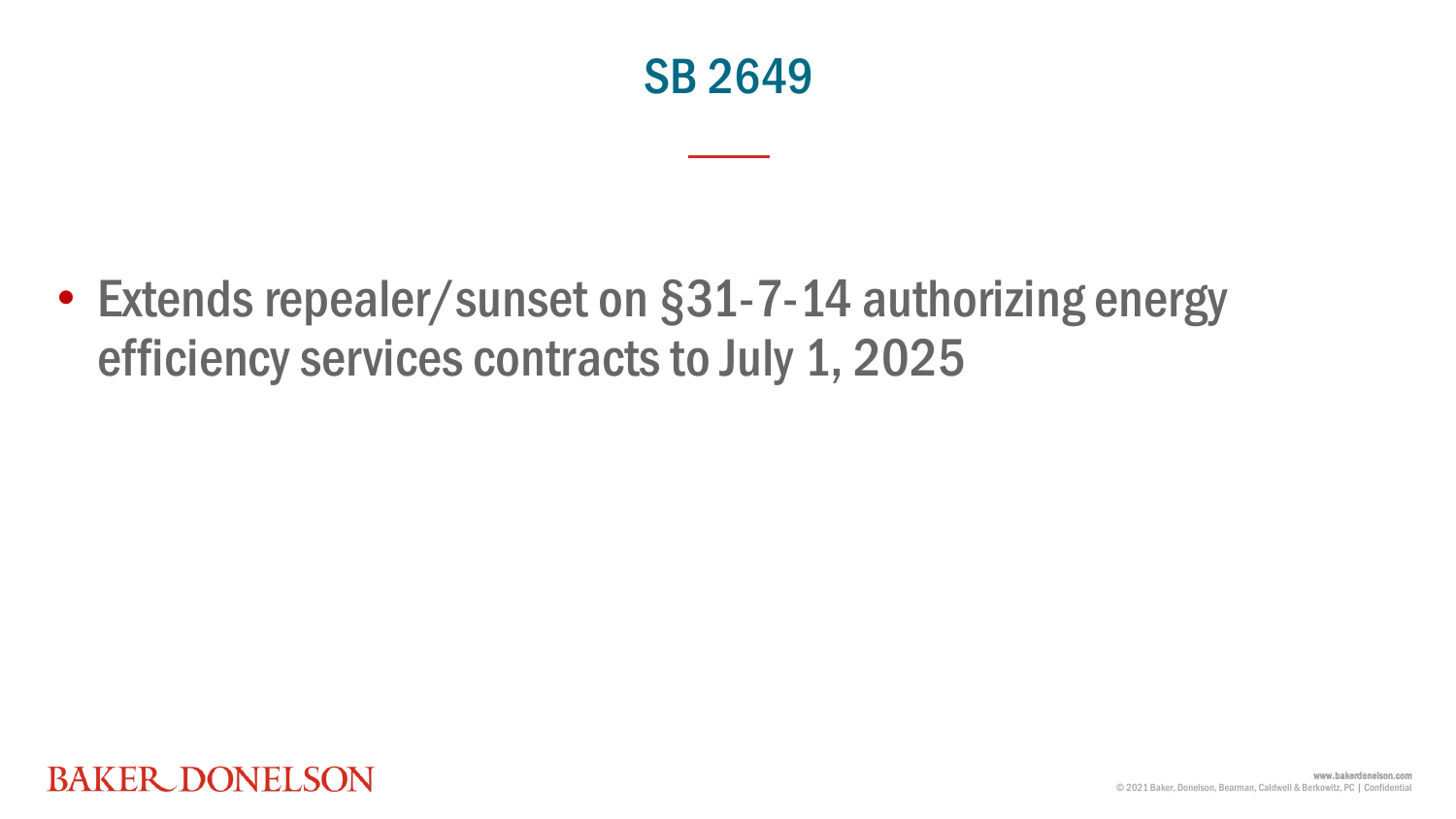

• Excepts "term contracts" from reverse auction requirements

– Term contracts are contracts for purchases of commodities, equipment and construction let up to 60 months in advance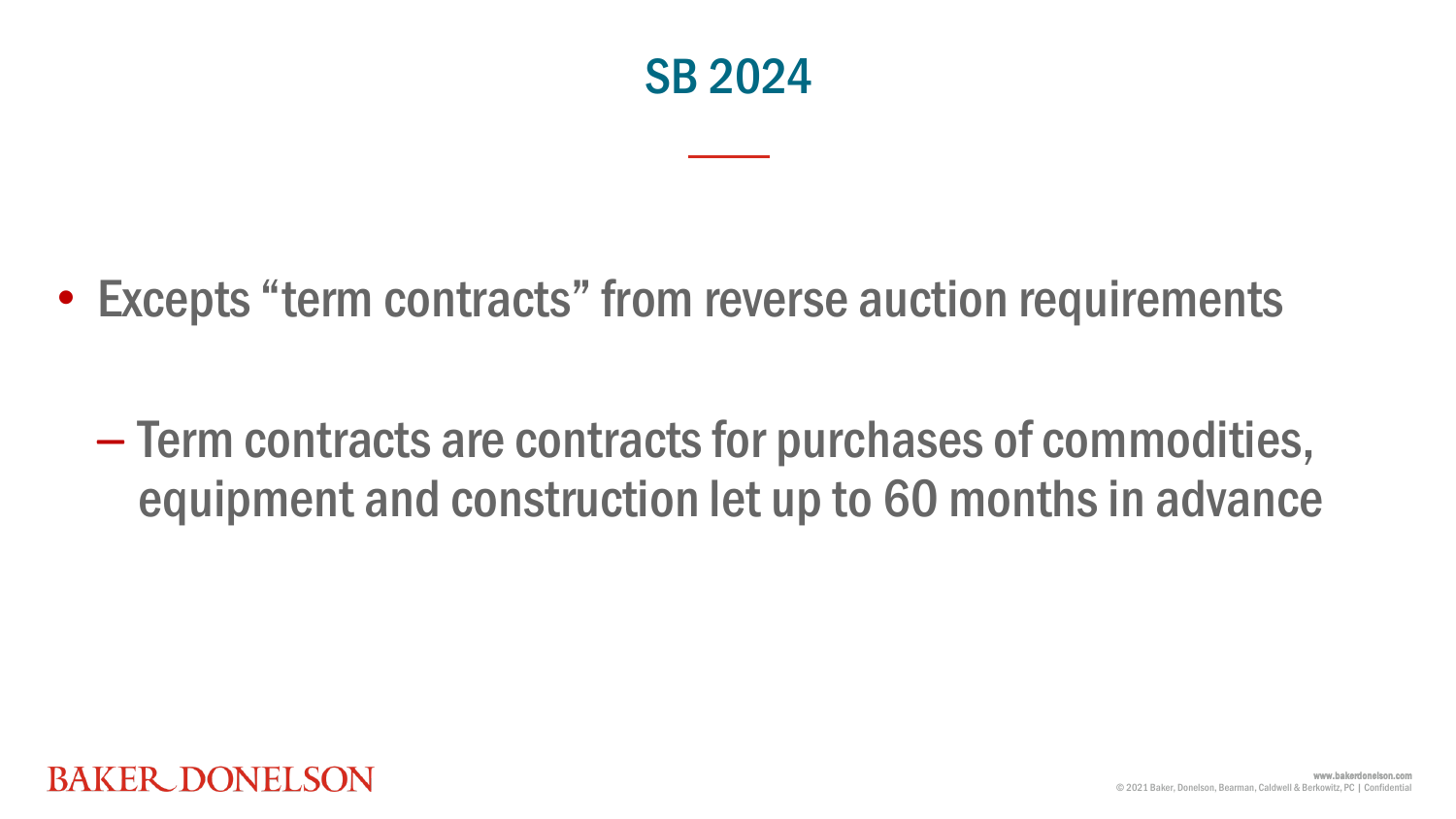

• Amends Open Meetings Act to allow Executive Session for purposes of discussing strategies for combatting human trafficking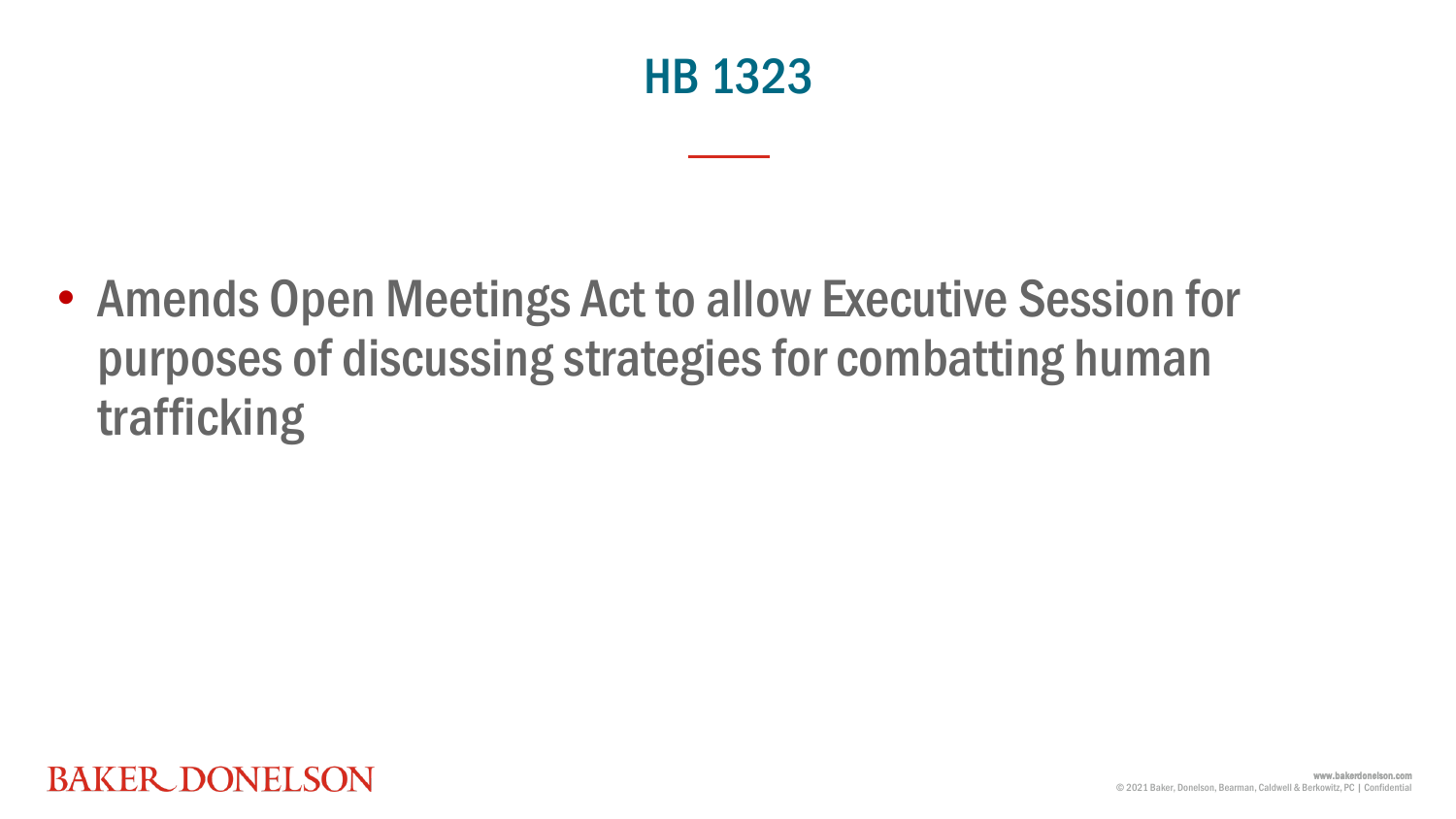#### 2022 Legislative Session

• Legislature convenes for 90-day session on January 4, 2022

• First deadline for new legislation is early – January 17, 2022

• *Sine die* April 3, 2022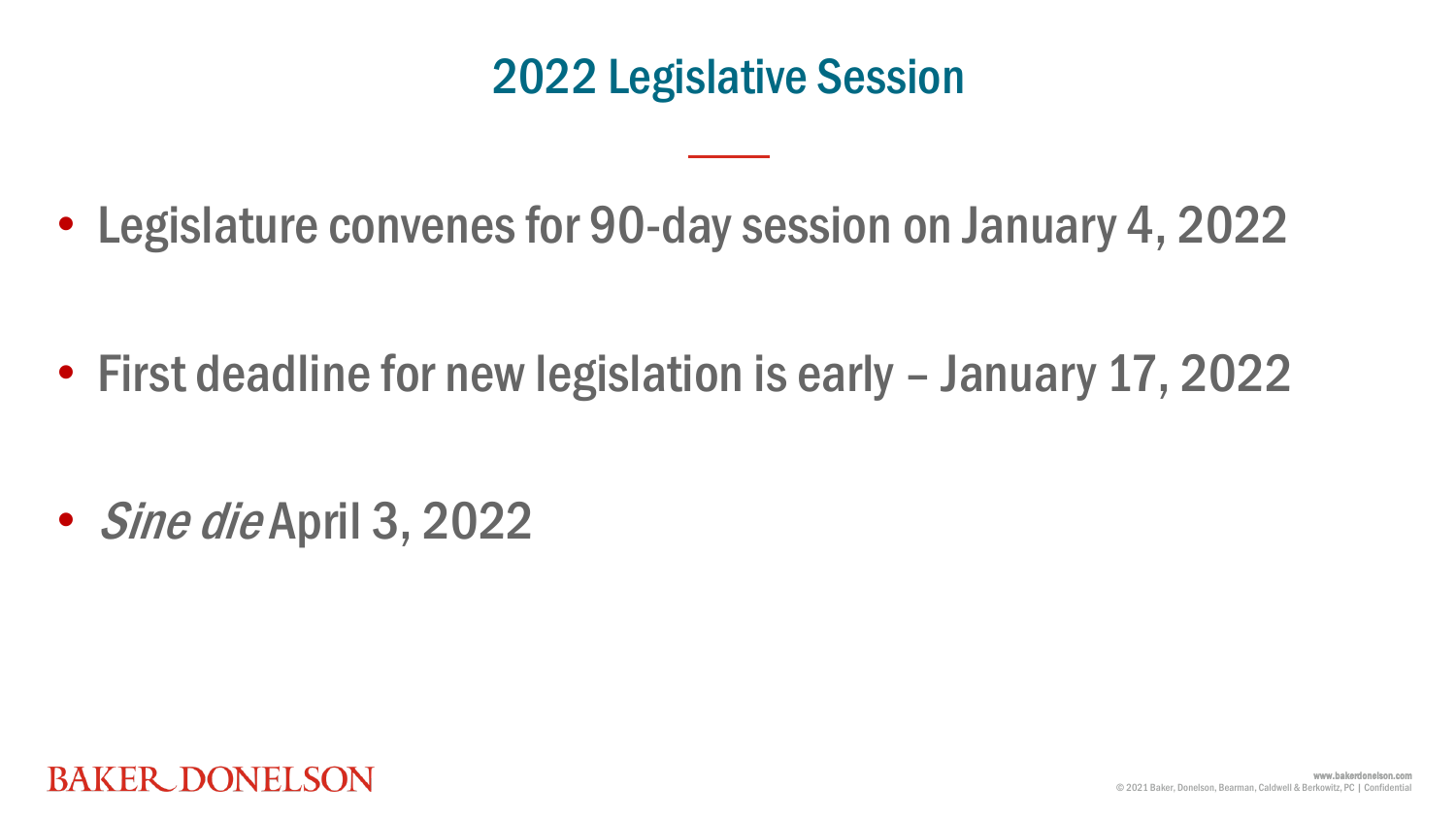#### H.R.3684 - Infrastructure Investment and Jobs Act

- \$1.2 Trillion Infrastructure Act allocates \$25 Billion to airports
	- \$15 Billion for "Airport Infrastructure"
		- \$500 Million set-aside for non-primary and general aviation airports
	- \$5 Billion for "Airport Terminal Program"
	- \$5 Billion for ATC Facilities and Equipment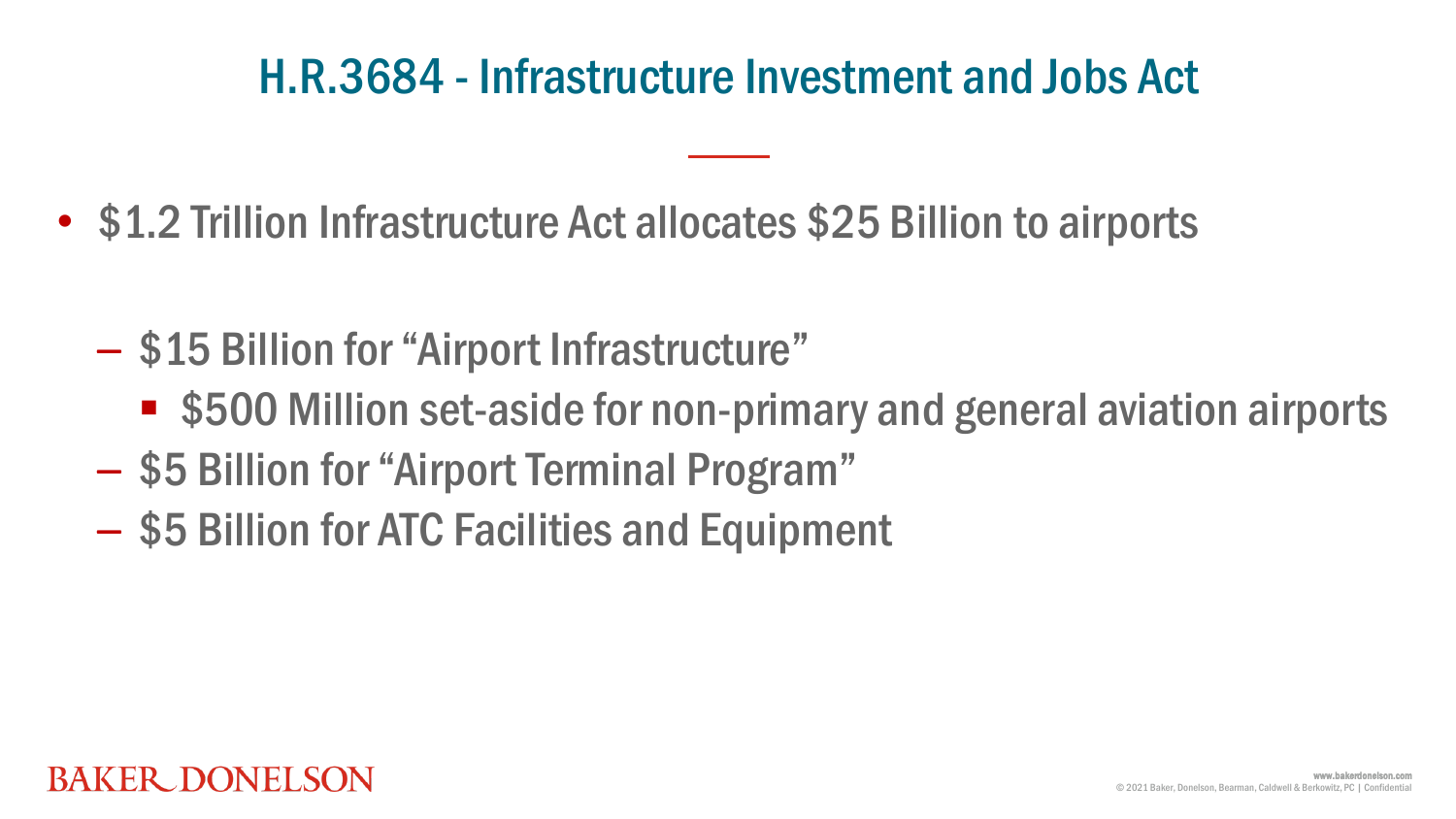#### Mississippi Airport Revitalization Revolving Loan Program

- Revolving Loan Program Administered by Mississippi Development Authority
	- The maximum loan amount has been increased from \$750,000 to \$1,000,000
	- The fixed interest rate on a loan has been decreased from 3% to 1%